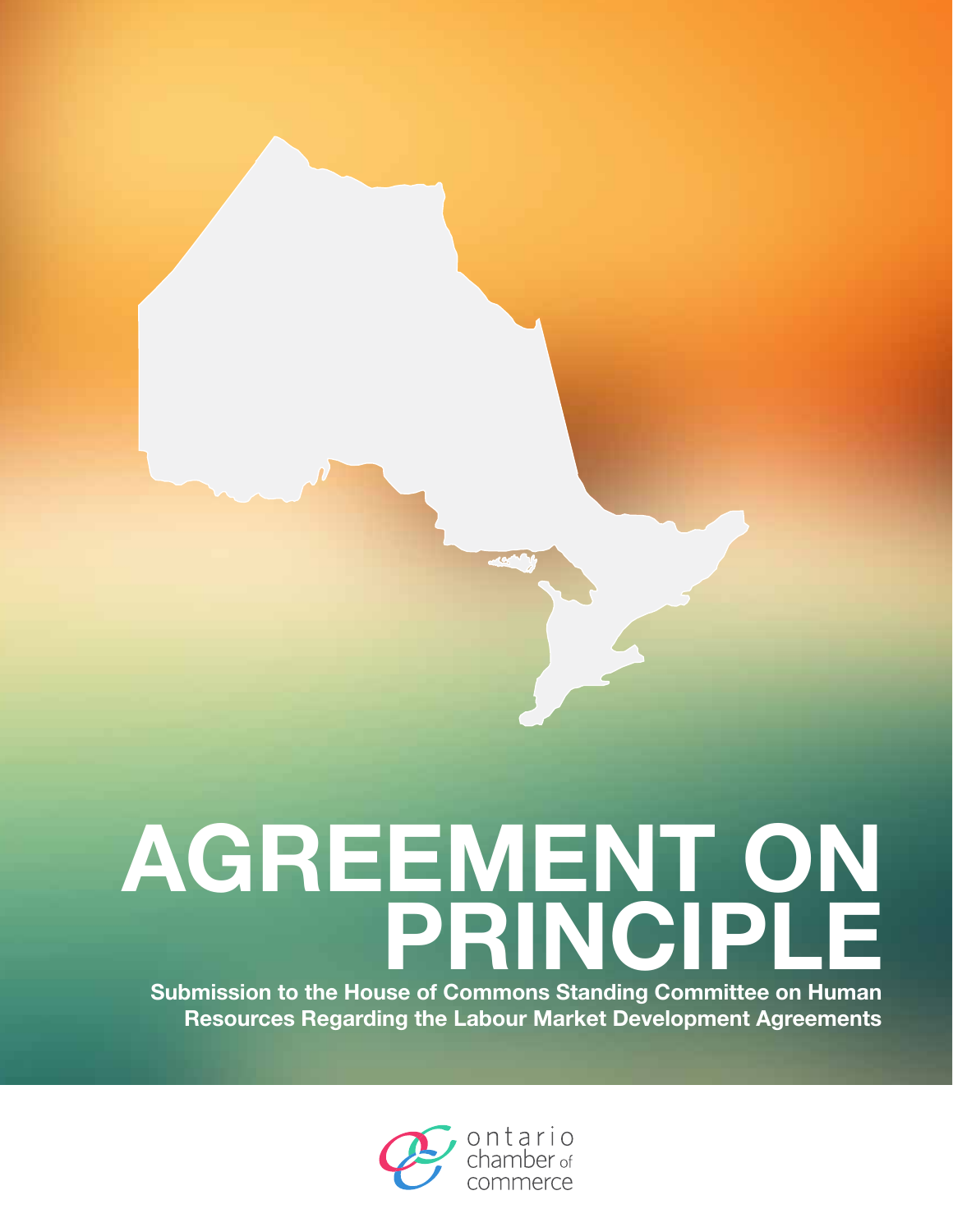#### **About the Ontario Chamber of Commerce**

The Ontario Chamber of Commerce (OCC) is an independent, non-partisan business network. Our mission is to support economic growth in Ontario by advocating for pro-business policies and defending business priorities at Queen's Park.

For more than a century, the OCC has been providing our members with practical supports, advantageous network opportunities, and access to innovating insight and analysis.

We represent local chambers of commerce and boards of trade from communities across Ontario. Through this network we are the voice of 60,000 members that range from small businesses to major corporations and industry associations. Together, our members employ two million people and produce nearly 17 percent of Ontario's GDP.

The OCC is Ontario's business advocate.

#### **For more information about this submission, contact:**

Josh Hjartarson Vice President, Policy and Government Relations Ontario Chamber of Commerce joshhjartarson@occ.on.ca | 416.482.5222 ext. 2320



**occ.ca |@OntarioCofC**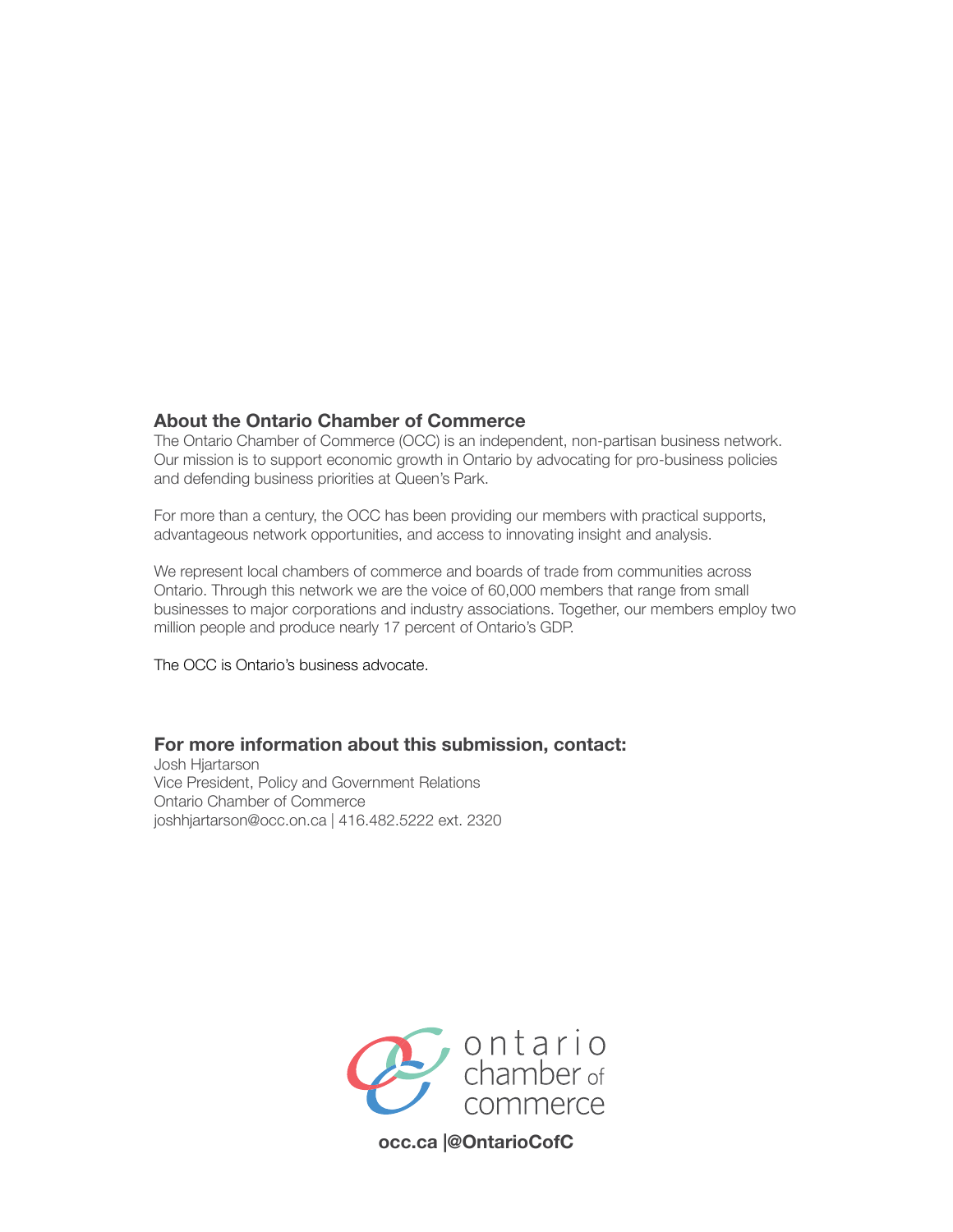Hon. Jason Kenney Minister of Employment and Social Development House of Commons Ottawa, Ontario K1A 0A6

June 26, 2014

Dear Minister Kenney,

The Ontario Chamber of Commerce (OCC) and its network of 60,000 businesses welcome the opportunity to present our recommendations to the Standing Committee on Human Resources, Skills, Social Development and the Status of People with Disabilities, with regards to the upcoming renegotiation of the Canada-Ontario Labour Market Development Agreement (LMDA).

Getting national and provincial labour market policy 'right' is a core priority for the OCC and a key component of our five-year economic agenda for Ontario, *Emerging Stronger*.

The renegotiation of the LMDA comes at a critical time. Ontario faces an array of labour market challenges. Provincial unemployment is above the national average, and yet, our members are having trouble filling job vacancies.

While we recognize that there is room for improvement in the design and delivery of provincial programs, we believe that the federal government has an important role in ensuring that these programs effectively address the labour market needs of Ontario's employers.

Thank you,

Ada P.O'Dette

Allan O'Dette *President and CEO Ontario Chamber of Commerce*



Ontario Chamber of Commerce 180 Dundas Street West, Suite 1500 Toronto, ON M5G 1Z8

416.482.5222

occ.ca @OntarioCofC

*cc: Members of the Standing Committee on Human Resources, Skills, Social Development and the Status of People with Disabilities*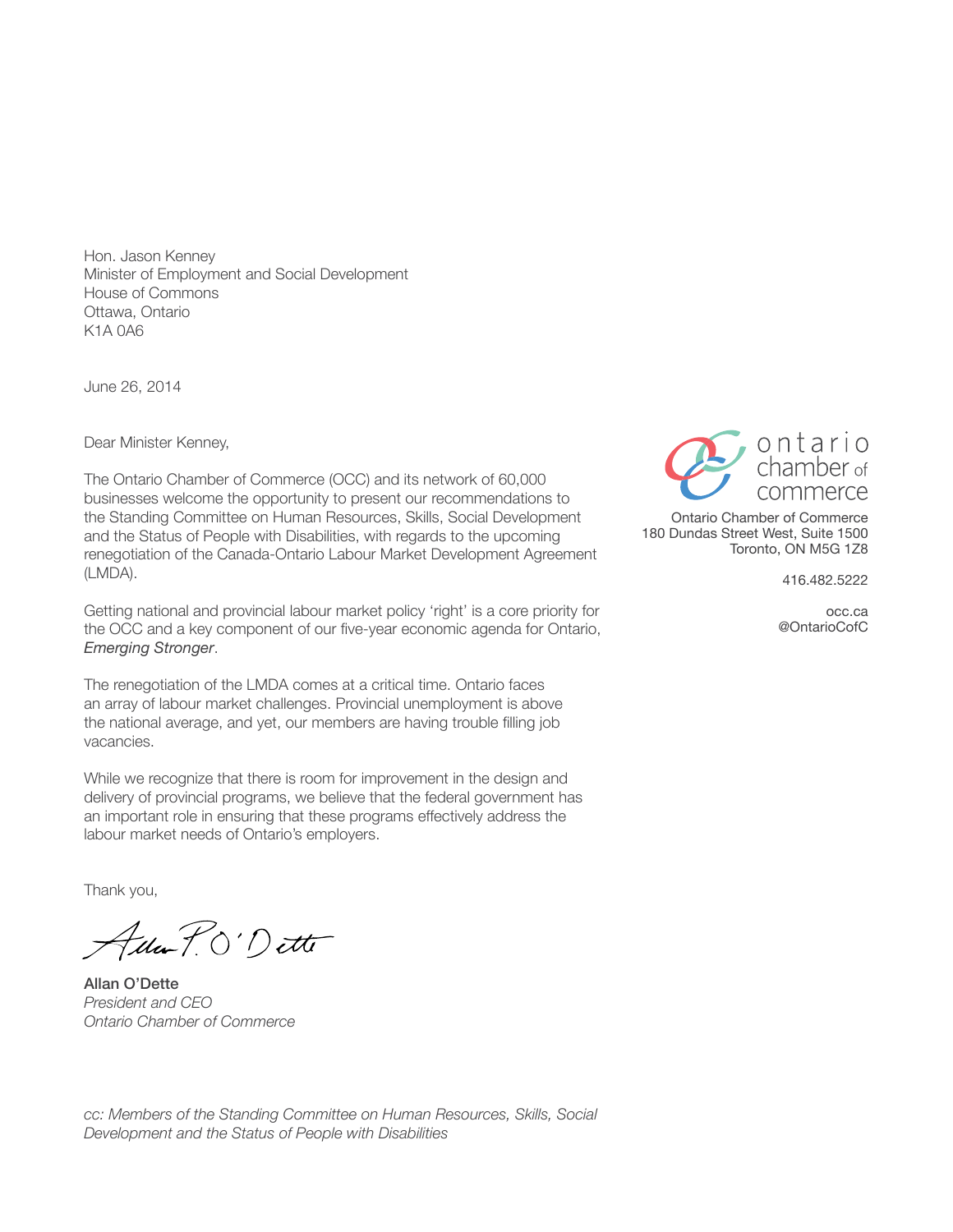# **Introduction**

The Government of Canada provides funding to provinces and territories for skills and employment programs through a variety of avenues with varying objectives, conditions, and targeted populations. By far, the largest and most important pool of funding for skills and employment programs in Canada is linked to the Employment Insurance (EI) system through federal-provincial/territorial Labour Market Development Agreements (LMDAs). Every year, LMDAs flow \$1.95 billion in funding to provincial and territorial governments for the purpose of designing, delivering, and managing employment services under EI Part II. The majority of EI Part II services are accessible to current or recent EI clients.

The responsibility for EI Part II services was devolved to the provinces and territories through the LMDAs beginning in 1996. The Canada-Ontario LMDA was signed in 2007 without a set expiry date. In its 2013 Economic Action Plan, the Government of Canada committed to renegotiating the Canada-Ontario LMDA.

Ontario faces an array of labour market challenges. Provincial unemployment (7.3 percent) is above the national average (7 percent). The province continues to have one of the highest youth unemployment rates in the country. At the same time, however, OCC survey data reveals that 28 percent of businesses in Ontario had difficulty filling a job opening throughout 2013 due to a lack of skilled applicants (see Appendix for more information).

The overarching goal of the Canada-Ontario LMDA renegotiation process should be to address the province's distinct labour market challenges. In this spirit, the Ontario business community has identified three problems with the current Canada-Ontario LMDA:

First, the current LMDA allocation formula is unprincipled, resulting in a significant shortfall in the portion of funds that flow to Ontario.

Second, EI criteria under the LMDA framework are too restrictive and do not reflect Ontario's labour market realities.

Third, there is insufficient collaboration between governments in labour market policy, leading to policy incoherence and turf battles that have a negative impact on employment outcomes.

The OCC recommends the following steps to help remedy these challenges and guide the Government of Canada's approach in renegotiating the LMDAs. We believe that these changes will make federal training supports more responsive to Ontario's labour market realities, and assist employers in meeting their labour needs.

**Step 1.** Ensure a principled allocation formula of EI Part II funds.

**Step 2.** Provide more flexibility in client eligibility to better reflect Ontario's diverse labour market realities.

**Step 3.** Negotiate intergovernmental framework for enhancing all labour market information and aligning performance measures across government funded employment services.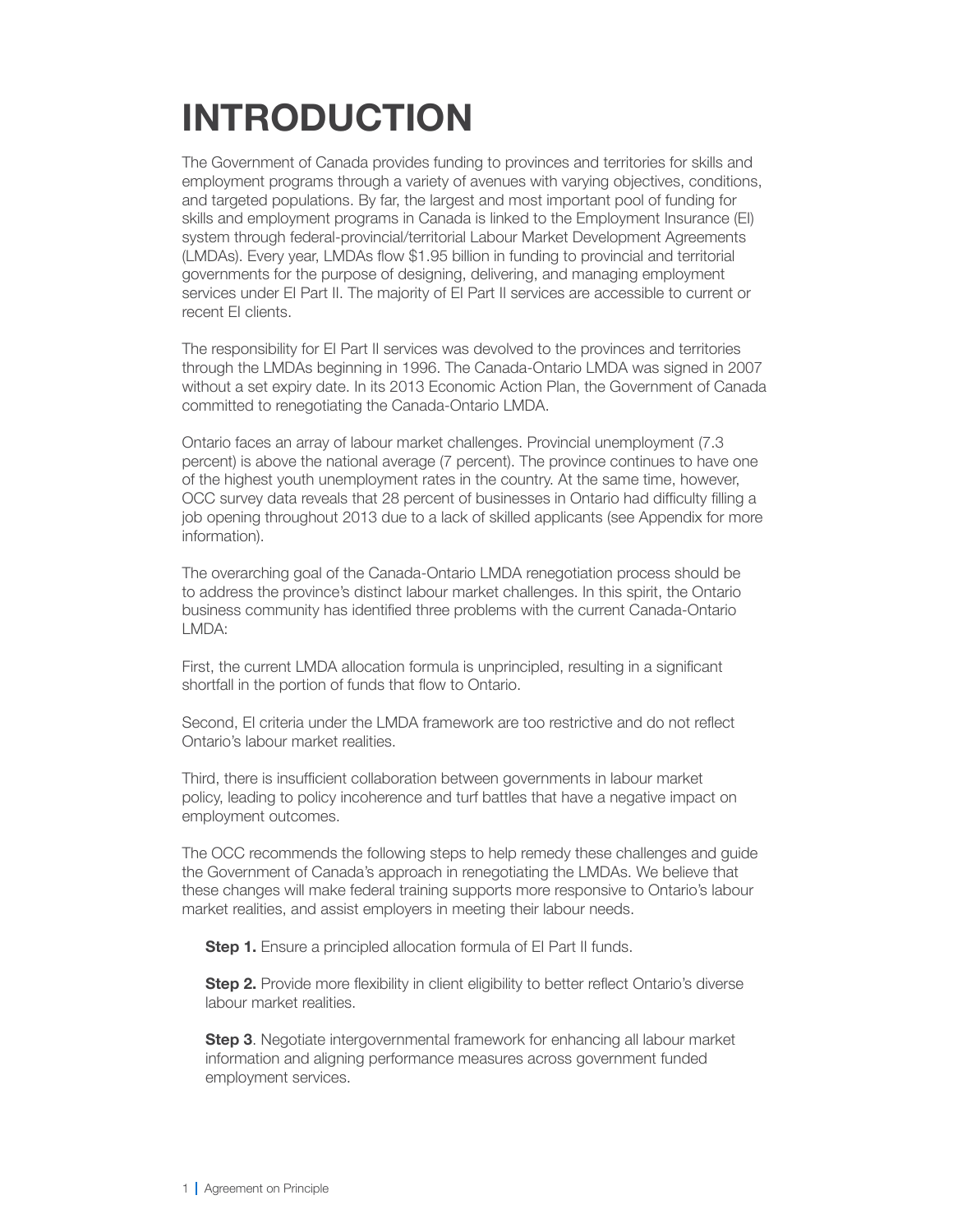### **STEP 1 ENSURE A PRINCIPLED ALLOCATION FORMULA**

#### **Challenge**

The current LMDA framework lacks a principled funding formula. LMDA funding is largely tied to EI eligibility, which varies region-to-region and province-by-province. The bulk of LMDA funding is allocated to programs available to those clients who are or have recently accessed EI Part I (under Employment Benefits). Due to EI eligibility rules, Ontario has a comparatively low percentage of the population that is able to access EI relative to other provinces (see chart).<sup>1</sup>

A second variable in the EI Part II allocation formula further disadvantages Ontario. As highlighted by the Mowat Centre, "[o]ne of the main reasons for the skewed distribution is that \$800M of the total funding commitment for the LMDAs is allocated between provinces based on the relative impact on different provinces of EI reforms in 1996, the same time that the federal government shifted most of its training funding out of regular spending and into the EI system" (Mendelsohn, 2014).

The net result of Ontario's insufficient EI coverage and the frozen allocation of EI Part II funding distribution is that Ontario remains significantly shortchanged on training dollars. Ontario received approximately \$254 million less in 2013-14 than it would have received on a per unemployed basis.

#### **Solution**

Ontario employers feel strongly that a new LMDA framework must include a principled allocation formula for the provinces that factors in local unemployment levels and local employment dynamics.

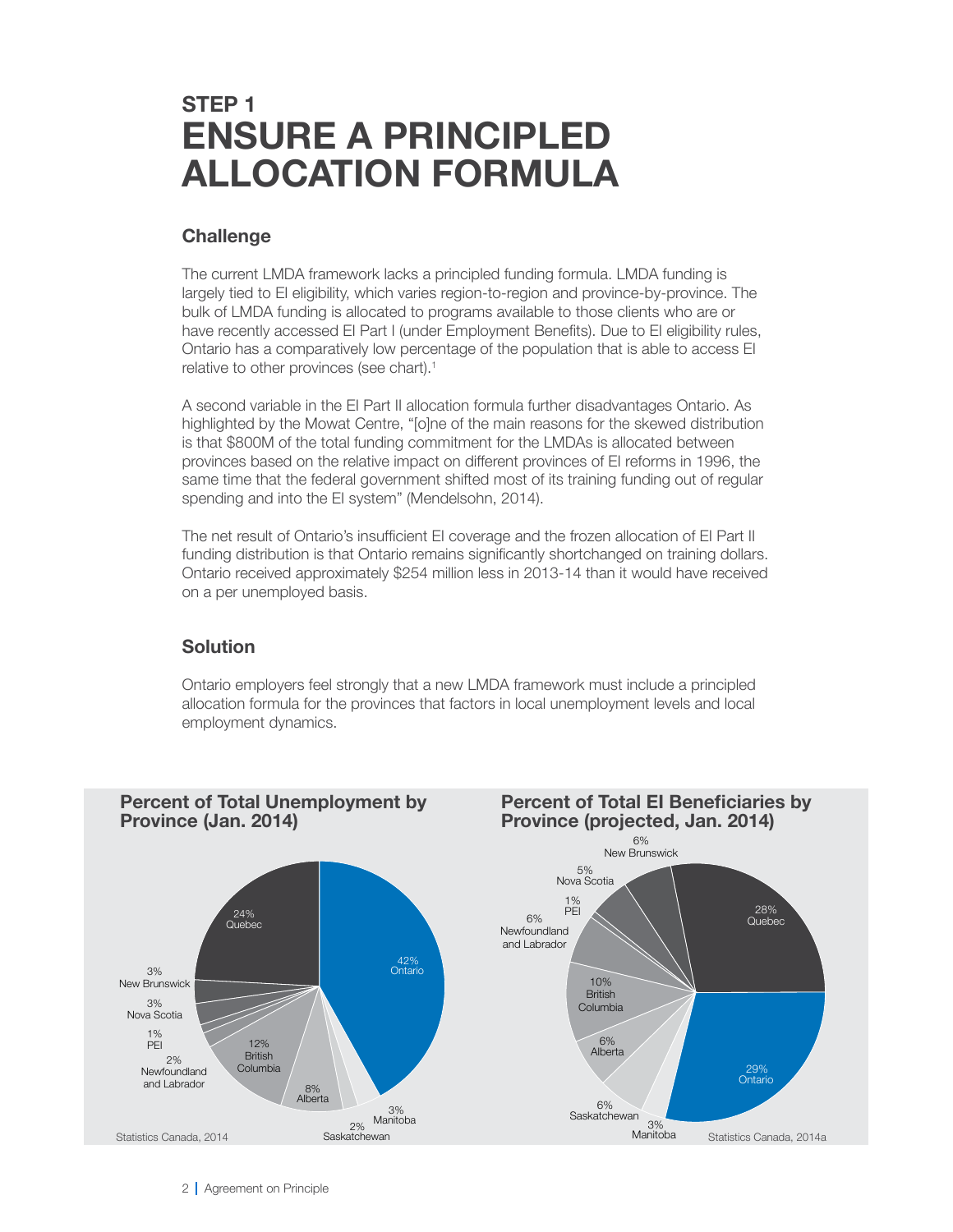## **STEP 2 PROVIDE MORE FLEXIBILITY IN CLIENT ELIGIBILITY TO BETTER REFLECT ONTARIO'S DIVERSE LABOUR MARKET REALITIES**

#### **Challenge**

Each provincial labour market is diverse and has its own set of unique labour market challenges. This reality informed the original decision to devolve labour market policy and program delivery to the provinces and territories through the LMDA. As noted by the federal government when pursuing the original LMDAs, "provinces and territories are best placed to design and deliver this programming" (Department of Finance Canada, 2007, p. 131).

Ontario's labour market context presents unique challenges and opportunities. The province faces a 'labour market paradox' – employers are clamouring for workers, yet there are pockets of high unemployment and underemployment. Meanwhile, Ontario's working age population, as a share of the total population is expected to decline by nearly 9 percent between 2011 and 2036 (Ontario Ministry of Finance, 2012).

In Ontario, groups with precarious labour market attachment (Aboriginal, newcomers, persons with disabilities, women, and older workers) typically do not qualify for EI (Part I and II). The services that are available to them, provided under 'Support Measures', are less structured and lack a targeted approach. Yet, these groups will be the foundation of Ontario's future labour market growth. The province consistently receives the largest proportion of newcomers to Canada, and is home to over 20 percent of Canada's total Aboriginal population. As highlighted in the OCC's five year policy agenda, *Emerging Stronger*, capitalizing on the untapped potential of vulnerable groups is paramount to building a 21st century workforce.

The Government of Canada currently views LMDA-funded training programs as a means to generate EI Part I savings by providing employment services and training to EI clients in order for them to secure employment. However, strictly focusing on generating EI Part I savings does not address Ontario's most pressing labour market challenges. More flexibility in eligibility criteria would also ensure unemployed Ontarians, including those precariously attached to the workforce, have access to critical employment services.

#### **Solution**

The renegotiated LMDA framework should include more flexibility with respect to client eligibility to better reflect Ontario's labour market realities, including the high proportion of workers with precarious attachment to the labour force.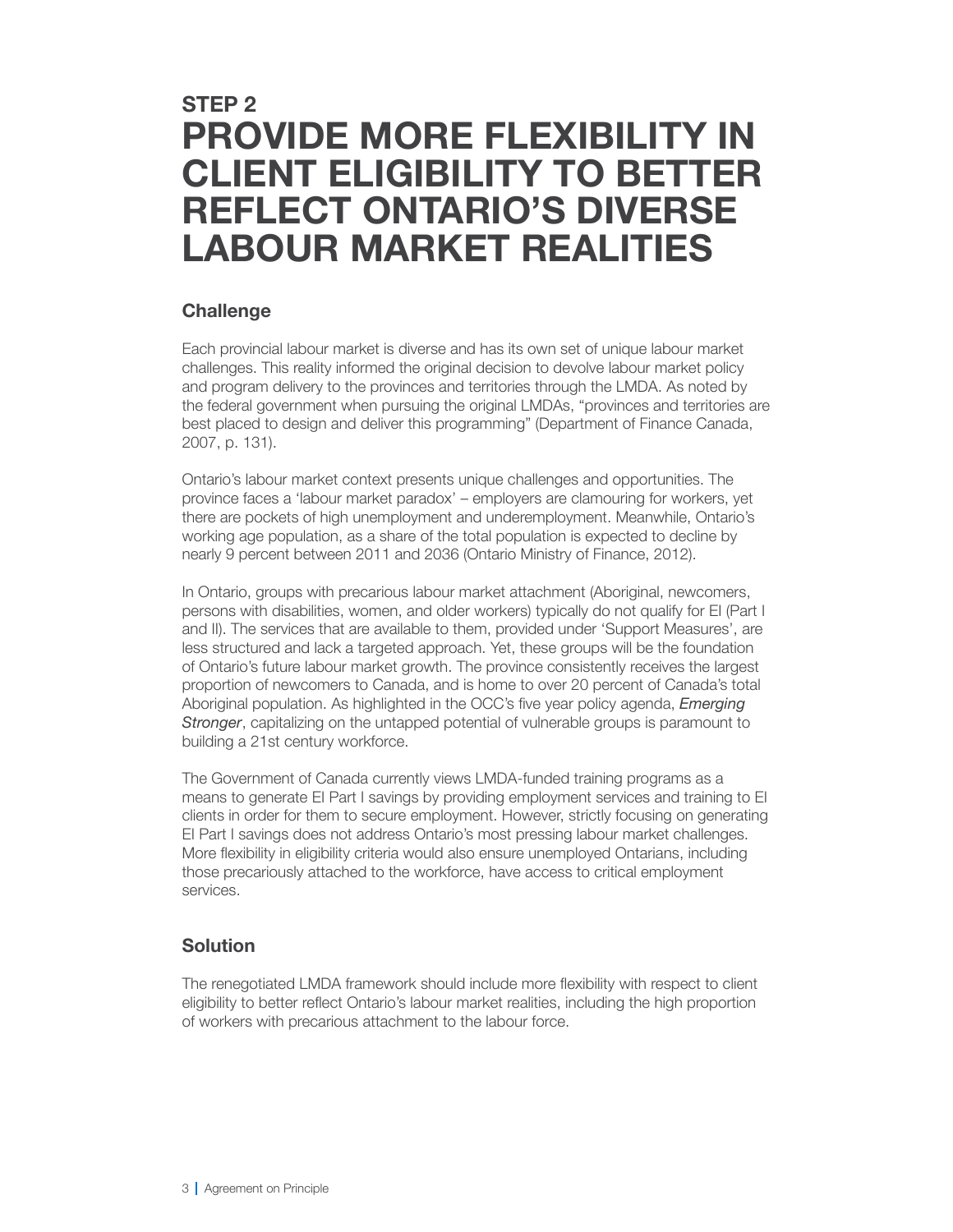## **STEP 3 ENHANCE INTERGOVERNMENTAL COLLABORATION**

#### **Challenge**

The OCC and its members believe that employment and training services at the provincial level need to be refocused to ensure closer alignment between programming and employer needs. We also recognize that businesses need to play a greater role in the training space. To that end, the OCC has been an active stakeholder in the renegotiation of the 2014 Labour Market Agreements (LMAs) and the design of the Canada-Ontario Job Grant. The OCC has partnered with the Government of Ontario to make sure that the newly introduced Canada-Ontario Job Grant works for employers. The results of these consultations are forthcoming.

However, there is considerable scope for enhanced intergovernmental collaboration. Currently, insufficient labour market information limits effective funding, program design and delivery. As emphasized by TD Economics, "[w]hen it comes to labour market information, we are currently operating in a data vacuum and flying in the fog without instruments" (Burleton et. al., 2013, p.42). The federal and provincial governments, with the input of business and the postsecondary sector, must land on a definitive set of labour market data. This should be an intergovernmental priority.

Secondly, the data that does exist is not shared between governments. For example, provinces and territories do not currently have access to the postal codes and National Occupational Classification (NOC) codes for EI recipients. Information regarding which regions and occupations are experiencing changes in employment would enable provincial governments to build more responsive training programs.

Lastly, labour market policy and programs suffer from a lack of common and accurate performance measures linked to employment outcomes and labour market attachment. Based on existing metrics, it is difficult to evaluate program effectiveness.

#### **Solution**

The Government of Canada and the provinces and territories should collaborate to establish a new governance framework to address deficiencies in the quality and sharing of existing labour market information. Both levels of government should also strive to adopt a common and accurate set of performance measures that can be applied to all government-funded employment services.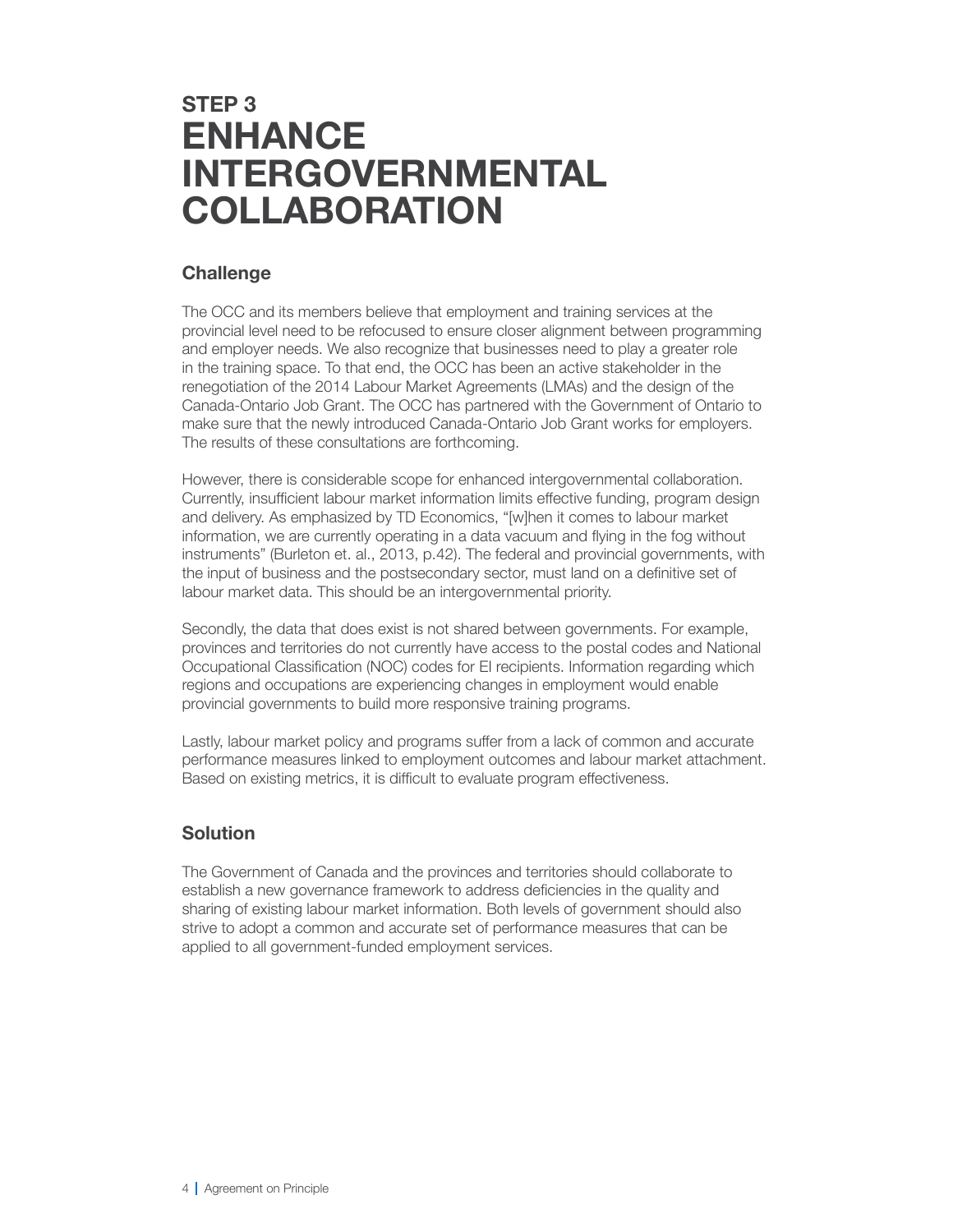# **CONCLUSION**

This submission identifies three challenges and the critical steps that must be taken in order to improve the Canada-Ontario Labour Market Development Agreement. We believe that our recommendations will make funding for training and employment services more responsive to provincial labour market realities, and more effective at improving employment outcomes for Canadians.

## **Endnotes**

<sup>1</sup> In 2013, the Government of Canada introduced the Variable Best Weeks system for determining EI Part I eligibility, with the goal of restructuring EI eligibility to better reflect regional labour market realities. While this measure holds potential for correcting some of the imbalances in the EI program, evidence of its success is pending.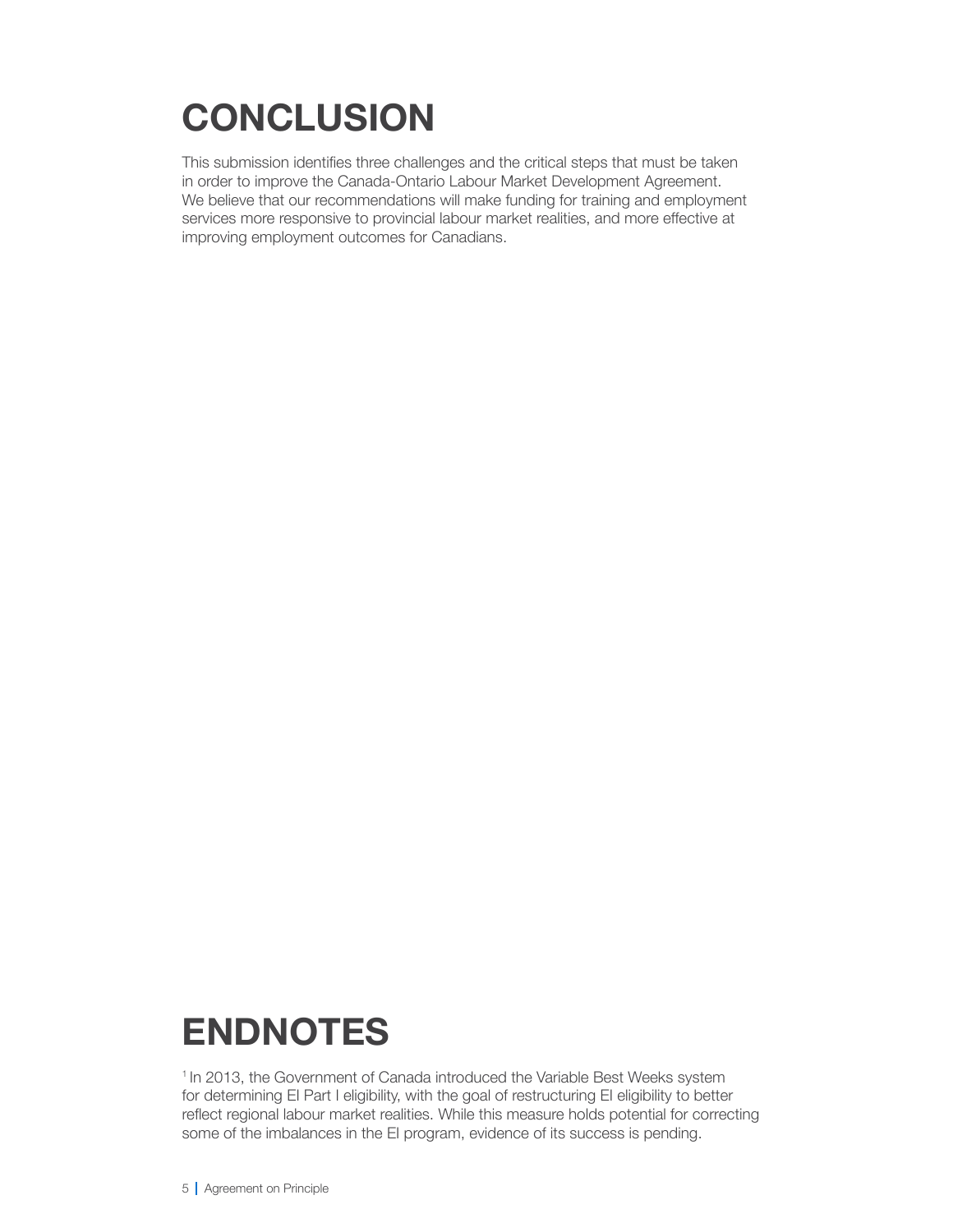## **Appendix: The Skills Shortage in Ontario**

In January 2014, we asked our members whether they had difficulty filling a job opening over the previous 12 - 18 months due to the fact that they could not find someone with the right qualifications.

|                                                | <b>By Sector</b> |
|------------------------------------------------|------------------|
| <b>Engineering Construction/Transportation</b> | 41%              |
| Retail                                         | 32.5%            |
| Government/Broader Public Sector               | 28.6%            |
| Hospitality & Leisure/Tourism                  | 28.2%            |
| Average                                        | 27.6%            |
| Not-for-Profit                                 | 26%              |
| Financial Services/Insurance/Real Estate       | 25.4%            |
| <b>Business Services</b>                       | 25.2%            |
| Information & Communications Tech.             | 24.6%            |
| Other                                          | 17.6%            |

| <b>By Region</b>           |       |
|----------------------------|-------|
| Northeast                  | 35.2% |
| London                     | 31.3% |
| Kitchener-Waterloo-Barrie  | 31%   |
| Kingston-Pembroke          | 28.9% |
| Average                    | 27.6% |
| Hamilton-Niagara Peninsula | 23%   |
| <b>Toronto Region</b>      |       |

Source: OCC Quarterly Policy Survey, February 2014 | N=987